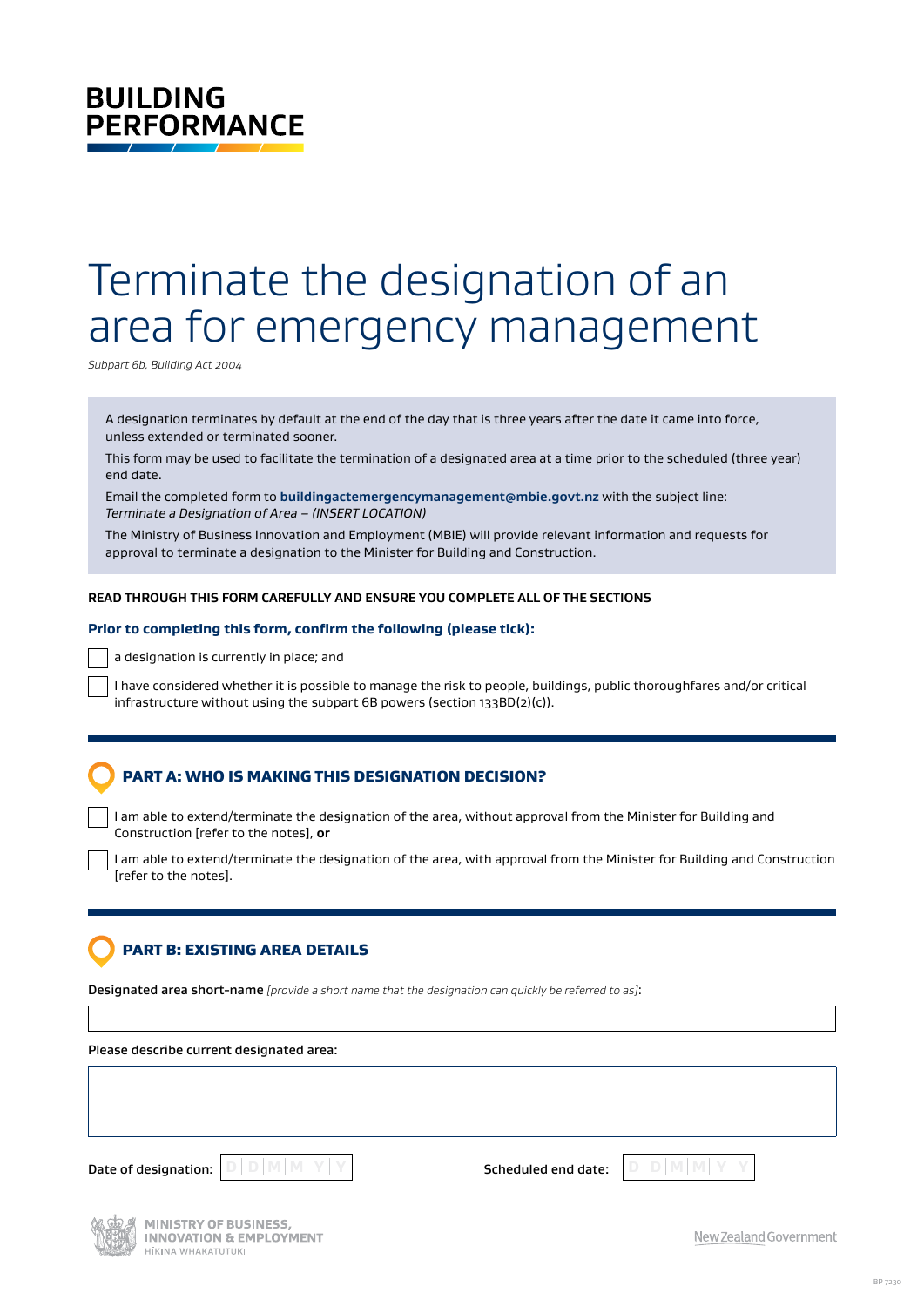Who made original designation decision? *(Name and position)*:

| all of the existing designated area, or<br>part of the existing designated area<br>State of emergency or Transition Period declared, or<br>State of emergency or Transition Period ended, or<br>No change in status - no State of emergency or Transition Period during the designation period.<br>PART C: DECISION FOR TERMINATING THE DESIGNATION OF AN AREA<br>(BUILDING ACT 2004, SECTION 133BI)<br>The designation is no longer in the public interest (REQUIRED), | Proposed area of termination of designation: |  |
|-------------------------------------------------------------------------------------------------------------------------------------------------------------------------------------------------------------------------------------------------------------------------------------------------------------------------------------------------------------------------------------------------------------------------------------------------------------------------|----------------------------------------------|--|
| Area of [proposed] termination (if not the entire designated area) [clearly identify the exact area for designation, refer note 1]:                                                                                                                                                                                                                                                                                                                                     |                                              |  |
|                                                                                                                                                                                                                                                                                                                                                                                                                                                                         |                                              |  |
|                                                                                                                                                                                                                                                                                                                                                                                                                                                                         |                                              |  |
| Has the state of emergency or transition period status changed during designation period:                                                                                                                                                                                                                                                                                                                                                                               |                                              |  |
|                                                                                                                                                                                                                                                                                                                                                                                                                                                                         |                                              |  |
|                                                                                                                                                                                                                                                                                                                                                                                                                                                                         |                                              |  |
|                                                                                                                                                                                                                                                                                                                                                                                                                                                                         |                                              |  |
|                                                                                                                                                                                                                                                                                                                                                                                                                                                                         |                                              |  |
|                                                                                                                                                                                                                                                                                                                                                                                                                                                                         |                                              |  |
|                                                                                                                                                                                                                                                                                                                                                                                                                                                                         |                                              |  |
|                                                                                                                                                                                                                                                                                                                                                                                                                                                                         |                                              |  |
| Territorial authority responsible for the designated area [if a joint application include all territorial authorities]:                                                                                                                                                                                                                                                                                                                                                 |                                              |  |
|                                                                                                                                                                                                                                                                                                                                                                                                                                                                         |                                              |  |
|                                                                                                                                                                                                                                                                                                                                                                                                                                                                         |                                              |  |
| Confirm that terminating the designation of area satisfies the following criteria (section 133BI(2)):<br>Provide details [briefly describe]:                                                                                                                                                                                                                                                                                                                            |                                              |  |
|                                                                                                                                                                                                                                                                                                                                                                                                                                                                         |                                              |  |
|                                                                                                                                                                                                                                                                                                                                                                                                                                                                         |                                              |  |
|                                                                                                                                                                                                                                                                                                                                                                                                                                                                         |                                              |  |
|                                                                                                                                                                                                                                                                                                                                                                                                                                                                         |                                              |  |
|                                                                                                                                                                                                                                                                                                                                                                                                                                                                         |                                              |  |
|                                                                                                                                                                                                                                                                                                                                                                                                                                                                         |                                              |  |
|                                                                                                                                                                                                                                                                                                                                                                                                                                                                         |                                              |  |
|                                                                                                                                                                                                                                                                                                                                                                                                                                                                         |                                              |  |
|                                                                                                                                                                                                                                                                                                                                                                                                                                                                         |                                              |  |
|                                                                                                                                                                                                                                                                                                                                                                                                                                                                         |                                              |  |
|                                                                                                                                                                                                                                                                                                                                                                                                                                                                         |                                              |  |
|                                                                                                                                                                                                                                                                                                                                                                                                                                                                         |                                              |  |
|                                                                                                                                                                                                                                                                                                                                                                                                                                                                         |                                              |  |
|                                                                                                                                                                                                                                                                                                                                                                                                                                                                         |                                              |  |
|                                                                                                                                                                                                                                                                                                                                                                                                                                                                         |                                              |  |
|                                                                                                                                                                                                                                                                                                                                                                                                                                                                         |                                              |  |
|                                                                                                                                                                                                                                                                                                                                                                                                                                                                         |                                              |  |
|                                                                                                                                                                                                                                                                                                                                                                                                                                                                         |                                              |  |
|                                                                                                                                                                                                                                                                                                                                                                                                                                                                         |                                              |  |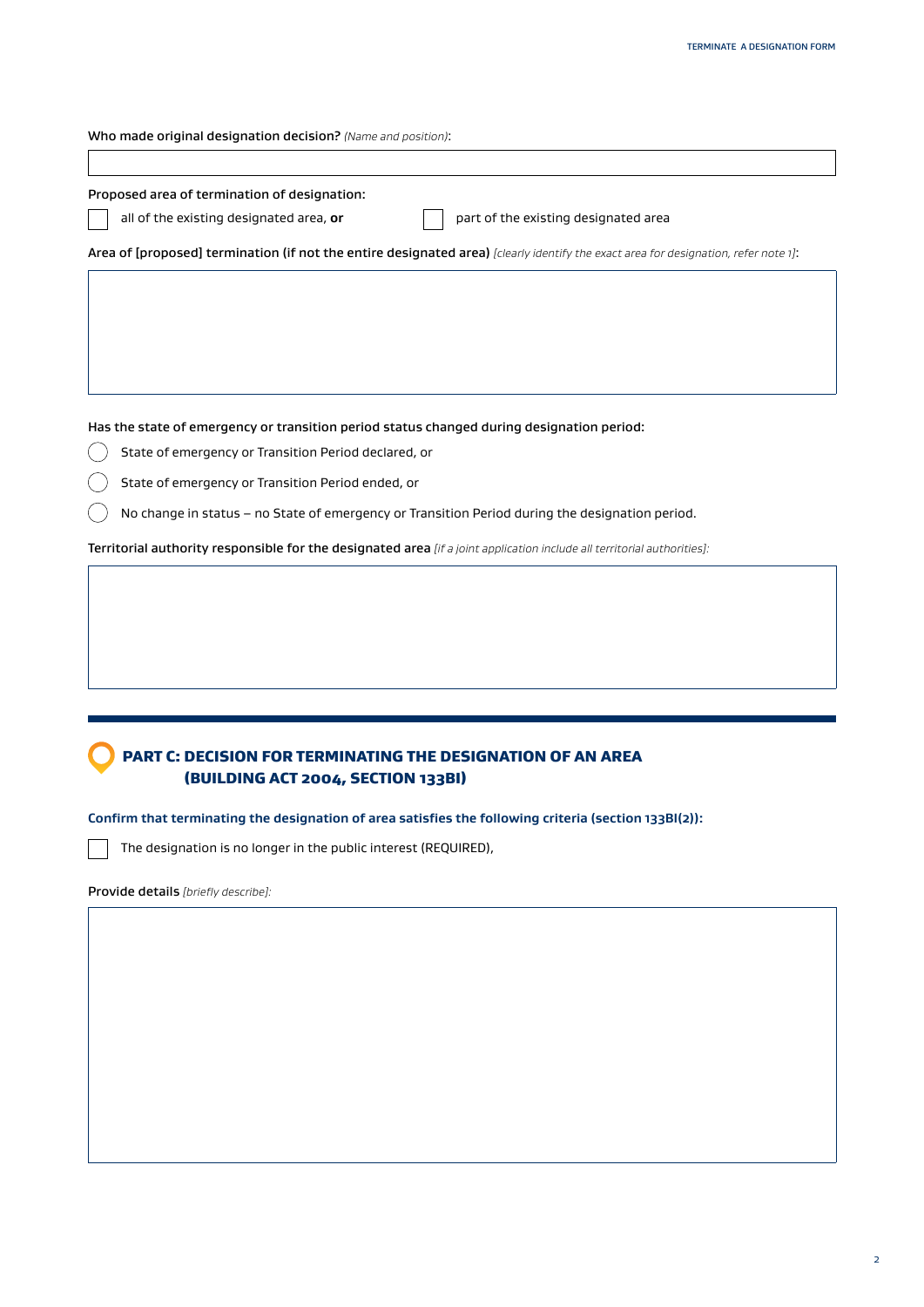# PART D: INDIVIDUALS AND/OR AGENCIES CONSULTED DURING THE DECISION-MAKING PROCESS (WHERE RELEVANT)

**The decision to terminate the designation of an area for building management may be assisted by consultation with one or more partner agencies. However, consultation with all or any of these agencies is not required. Tick agency(ies) consulted:**

| Controller                              | Fire and Emergency New Zealand (FENZ)               |
|-----------------------------------------|-----------------------------------------------------|
| <b>Building Consent Authority (BCA)</b> | <b>CDEM Group Members</b>                           |
| Heritage NZ Pouhere Taonga              | Geological and Nuclear Sciences (GNS)               |
| New Zealand Police                      | Ministry of Building Innovation & Employment (MBIE) |
| Earthquake Commission (EQC)             | National Emergency Management Agency (NEMA)         |
| <b>Utility Managers</b>                 |                                                     |

# PART E: PUBLIC NOTIFICATION OF DESIGNATION (SECTION 133BI(4))

**Once the designation is terminated you will need to notify the public. Please advise how you intend to do this:**

Publicly accessible internet site *(provide website/s or URL, if known)*

Alternative means of notification: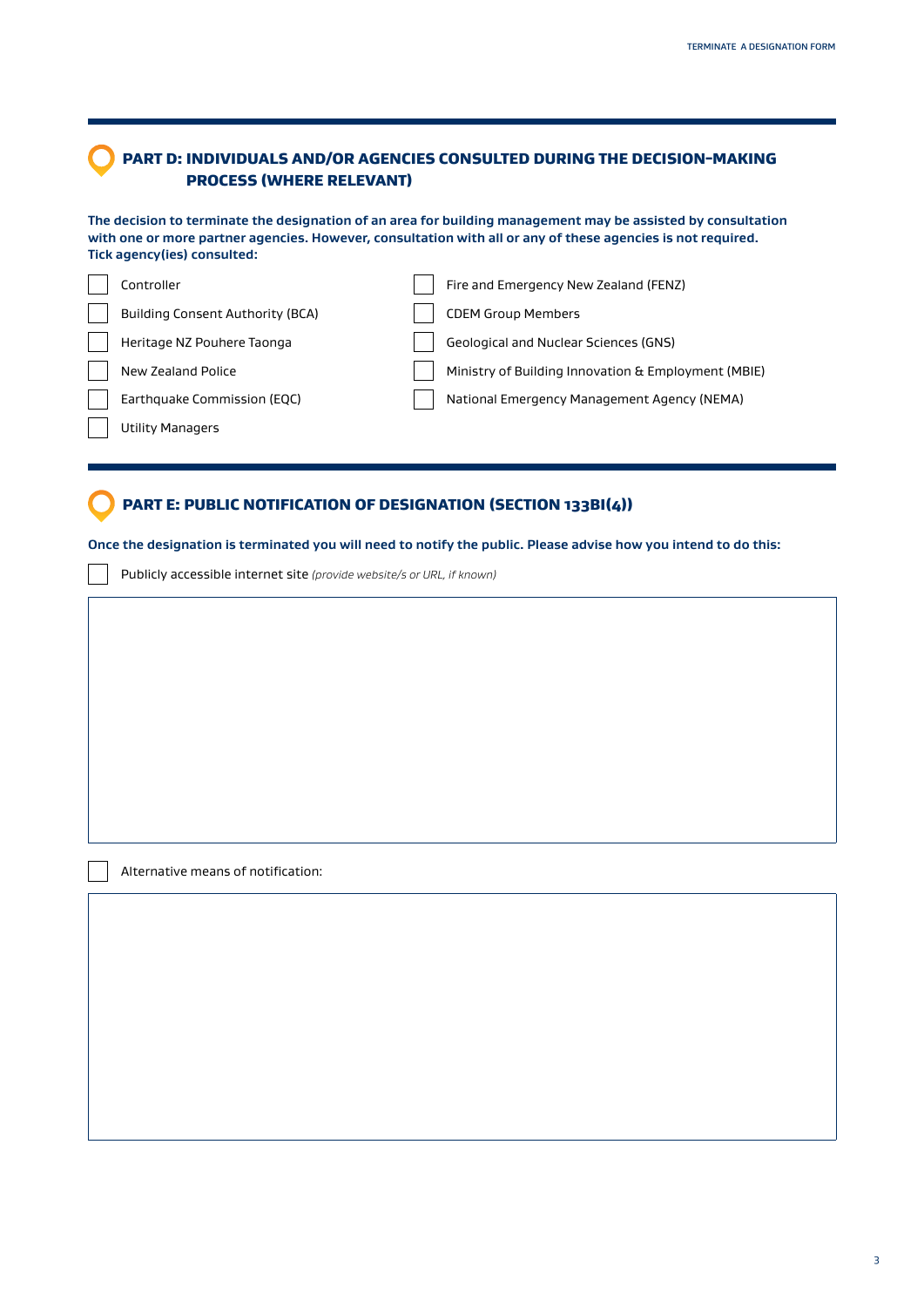# **Designation recommendation (CDEM Decision-Maker/Territorial Authority):**

#### *Checklist for CDEM decision-maker*

I have checked that the criteria for terminating the designation of an area set out in section 133BI of the Act are met.

I have agreed to terminate the designation of the area as proposed in this form in accordance with section 133BI.

I am sending this form to the MBIE email **[buildingactemergencymanagement@mbie.govt.nz](mailto:buildingactemergencymanagement%40mbie.govt.nz?subject=)** and understand MBIE will provide the relevant information to the Minister for Building and Construction.

#### *Checklist for a Territorial Authority*

I have checked that the criteria for terminating a designated area as set out in section 133BI of the Building Act are met.

I am sending this form to the MBIE email **[buildingactemergencymanagement@mbie.govt.nz](mailto:buildingactemergencymanagement%40mbie.govt.nz?subject=)** and understand MBIE will provide the relevant information to the Minister for Building and Construction to seek approval of the proposed termination.

# PART F: CONTACT DETAILS

|                                                                                            | <b>Name and position</b> | <b>Email address</b> | <b>Phone number/s</b> |
|--------------------------------------------------------------------------------------------|--------------------------|----------------------|-----------------------|
| <b>CDEM Decision-Maker Or Territorial</b><br><b>Authority</b>                              |                          |                      |                       |
| (if a joint application, include<br>all territorial authorities)                           |                          |                      |                       |
| <b>Emergency Coordination Centre/</b><br><b>Emergency Operations Centre Contact</b>        |                          |                      |                       |
| <b>Lead Person</b><br>(contact for building management<br>activity within designated area) |                          |                      |                       |

 PART G: ADDITIONAL EVIDENCE TO SUPPORT THE APPLICATION, INCLUDING A BOUNDARY MAP OF THE DESIGNATED AREA. (LIST AND SHORT DESCRIPTION OF ATTACHMENTS):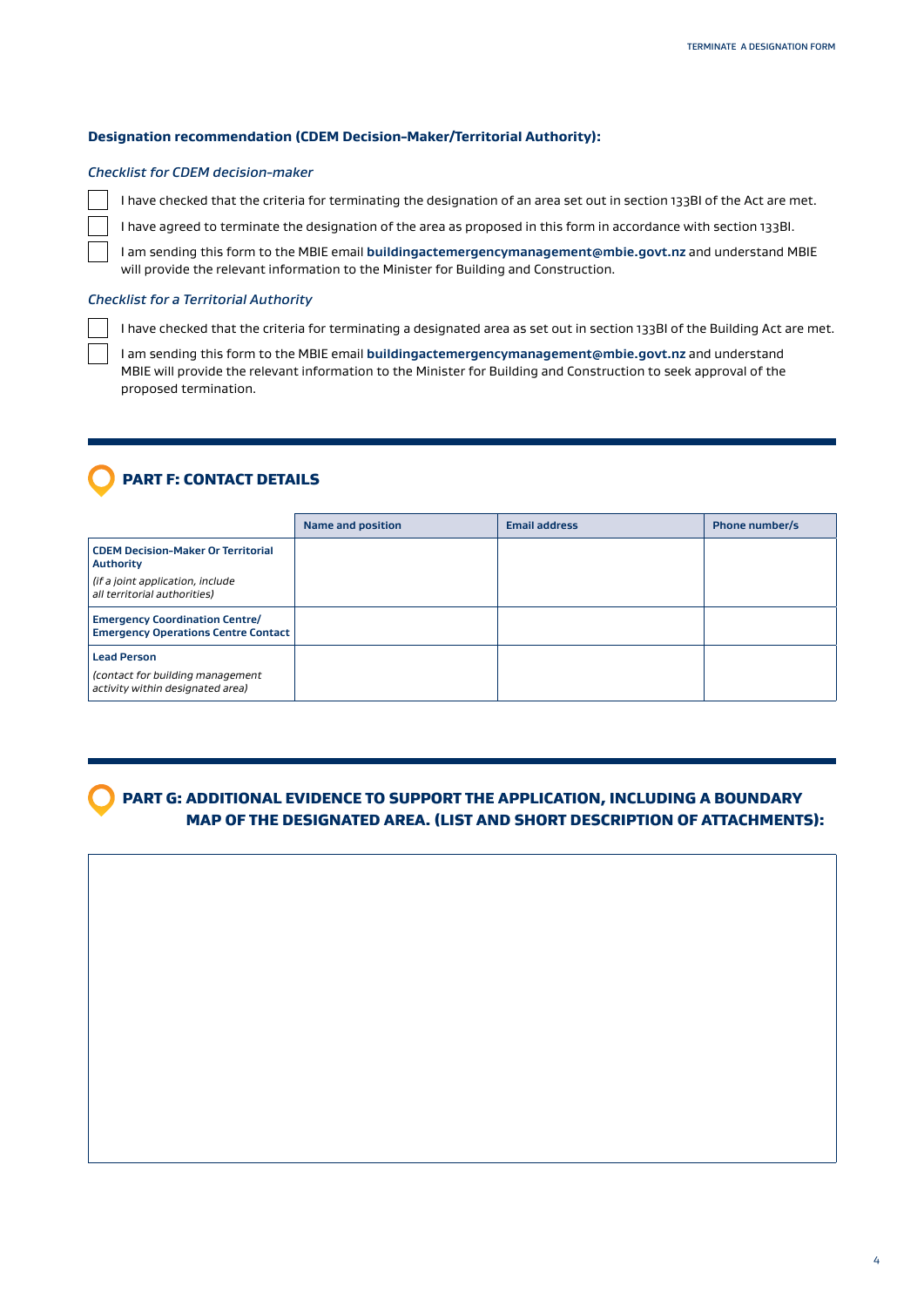# NOTES

# **1. Describing an area for designation**

It is important that the information can be clearly conveyed to all interested parties. Usually this is by using words that identify the names of roads or landmarks or geographical features (such as a river) and preferably using commonly known terms or names that can be subsequently located on an official map. The area description needs to identify where the designated area begins and ends, ensuring any possible ambiguity or confusion is avoided.

A clearly marked-up map should be attached to this application.

# **2. Powers for managing buildings in an emergency**

Many of the powers are equivalent to those available under a state of emergency, however they are ring-fenced to building management activity within a designated area. The designation of an area lasts for a longer period than a state of emergency. For more information refer to **[Fact Sheet: Designating an area for building management](https://www.building.govt.nz/managing-buildings/managing-buildings-in-an-emergency/#jumpto-resources-for-decision__002dmakers-and-territorial-authorities)**.

### **3. Alternative legislation for managing buildings impacted by an emergency**

Alternative regulatory options to manage building damage after an emergency, include the following:

| Legislation                                    | <b>Powers</b>                                                                                                      |
|------------------------------------------------|--------------------------------------------------------------------------------------------------------------------|
| Civil Defence Emergency Management Act<br>2002 | Provides powers to manage buildings including powers of evacuation, inspection,<br>giving direction.               |
| sections 86-88, 91-92                          |                                                                                                                    |
| Building Act 2004                              |                                                                                                                    |
| sections 121-130                               | Special provisions to manage dangerous, affected, or insanitary buildings;                                         |
| sections 220 - 221                             | General provisions for carrying out building work on default;                                                      |
| section 222(1)(b)                              | Entering buildings to undertake inspections with the consent of the occupier or an order<br>of the District Court. |
| Local Government Act 2002                      |                                                                                                                    |
| section 173                                    | Provides powers of entry to land and buildings and inspection if there is a sudden emergency                       |

# **4. Authority to extend or terminate a designation of area for building management (section 133BH, 133BI)**

| If the original designation was made when:                   | And now:                                                                                              | The person(s) who can extend or terminate<br>the designation are:                                                                                                                                   |
|--------------------------------------------------------------|-------------------------------------------------------------------------------------------------------|-----------------------------------------------------------------------------------------------------------------------------------------------------------------------------------------------------|
| A state of emergency or a transition period<br>was in force  | The state of emergency or transition period<br>is still in force                                      | the CDEM decision-maker who made the<br>designation; or<br>another CDEM decision-maker; or<br>the Minister for Building & Construction<br>$\sum$                                                    |
|                                                              | The state of emergency or transition period<br>has ended                                              | the relevant Territorial Authority, with the<br>$\rightarrow$<br>Minister's approval                                                                                                                |
| No state of emergency or a transition period<br>was in force | No state of emergency has been declared<br>and no transition period notified since the<br>designation | the Minister for Building & Construction; or<br>the relevant Territorial Authority, with the<br>$\sum$<br>Minister's approval                                                                       |
|                                                              | A state of emergency has been declared<br>or a transition period notified since the<br>designation    | the Minister for Building & Construction<br>$\rightarrow$<br>the CDEM decision-maker who declared<br>the state of emergency or notified the<br>transition period; or<br>another CDEM decision-maker |